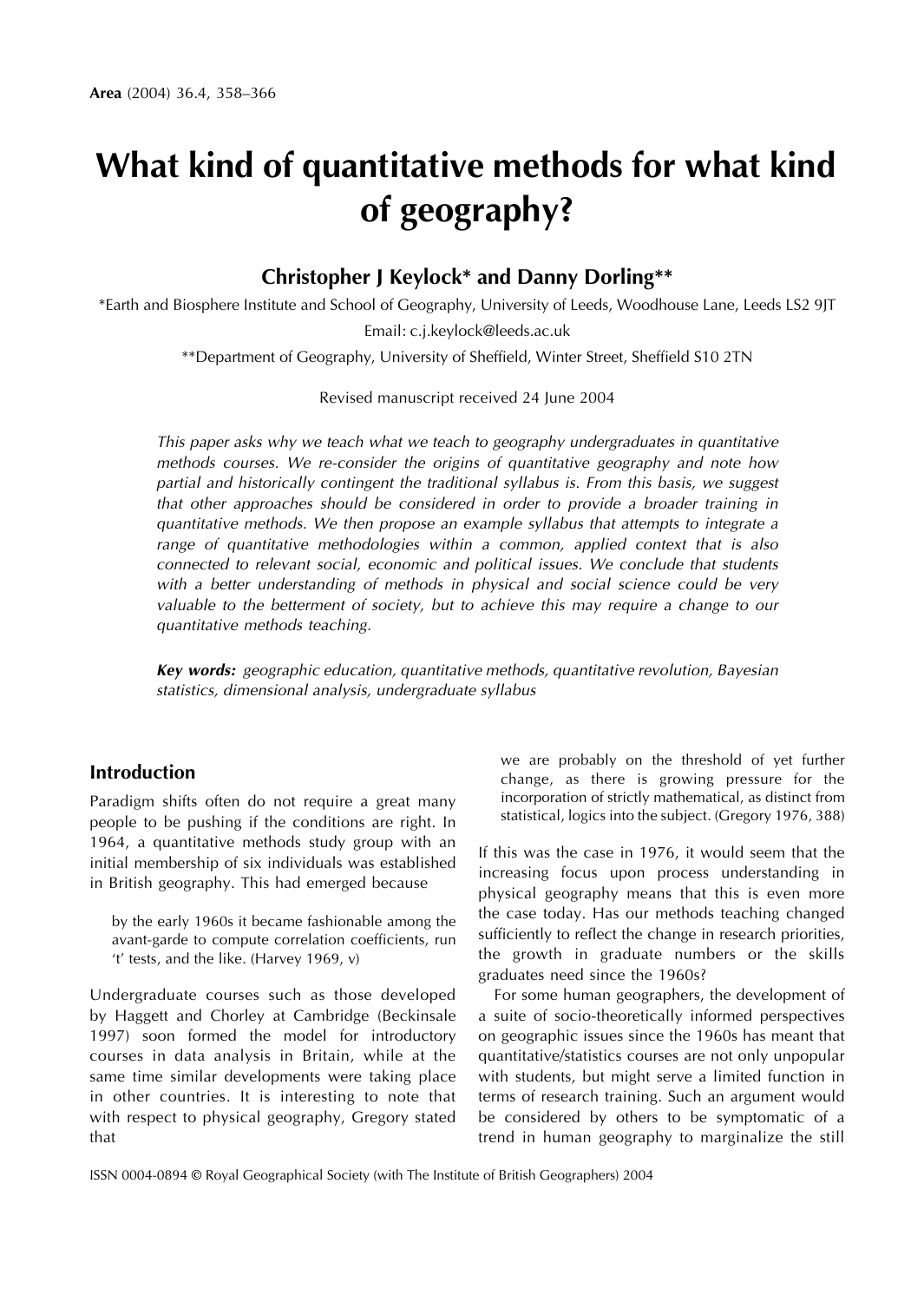thriving corpus of work dealing with quantitative analyses of various types (Johnston 2000). Irrespective of one's position on this matter, it would also seem that concerns over the relevance of human geography to policy formation are very real (Martin 2001; Massey 2001; Dorling and Shaw 2002; Lees 2003). Maintaining some basic familiarity with quantitative techniques is likely to help human geography students understand the more empirically oriented literature that is increasingly considered relevant by policy makers. Furthermore, it is stated within the Research Methods programme of the ESRC that

there is concern that social science research in the UK, however conceptually sophisticated, can lack methodological rigour, in comparison to best research in other European countries or North America. There is also concern that there is an acute shortage of advanced methodological skills among the new generation of social scientists. (ESRC 2003)

Such techniques are likely to be highly valuable for dissertation and other research projects and the QAA (2000, 409) states that 'Within most honours Geography degree programmes, some form of independent research work will be a prerequisite'. Furthermore, maintaining the reputation of geography as a discipline that engages with primary data collection and analysis is essential in the UK if geography is to maintain its part-laboratory subject funding status. Moving beyond academia, successfully being able to demonstrate a basic competence in quantitative methods makes both human and physical geography students more attractive to employers, as well as increasing their knowledge of the world that they will live and work in. Hence, it would seem that quantitative training in one form or another will remain an important part of geographical education.

In this paper, we argue that the quantitative training that many geographers are exposed to is just one particular realization of a range of possibilities and that it is largely based on the ideas introduced to an embryonic quantitative discipline in the 1960s. However, it is by no means certain that it really provides the best possible grounding for today's geographers. If the discipline is to maintain a close connection between undergraduate education and research, a graduating geographer should be as well equipped to commence PhD study in a geography department as a physics or sociology graduate. As research becomes more specialized, we need to ensure that this remains true. After discussing these

issues, we propose a quantitative methods course that incorporates a range of methodologies, which embeds these techniques in a series of exercises that lead to the solution of an important applied problem, and which aims to show how quantitative analysis can be complemented by a consideration of social, economic and political factors. An earlier consideration of some of these methods in a degree course, and an appreciation of how different methods complement one another, should improve the understanding of quantitative methods and thus provide the potential to introduce a greater variety of more sophisticated techniques earlier into a degree programme. We conclude by suggesting that revitalizing our quantitative methods training is essential if geography graduates are to compete successfully for PhD places and in the workplace with those graduating from other disciplines.

Quantitative methods in geography traditionally has had an emphasis upon statistical approaches (as opposed to dimensional analysis, optimization or the numerical modelling of equations, for example). Hence, we commence the remainder of this paper with an examination of the statistical component of quantitative methods.

### **Quantification in geography**

Barnes (1998) examined the development of the tools of the quantitative revolution and considered correlation and regression in particular. He discussed the origins of correlation and regression in the work of Francis Galton and their early use in human geography (McCarty 1954) and climatology (Hooker 1907). In physical geography more generally, the adoption of statistical methods occurred much later than in climatology, and at a similar time to human geography (e.g. Strahler 1954; Tobler 1959).

The success of this new geography according to Barnes was due to the manner in which it was able to collapse an initially disparate set of concerns into a single framework (the regression or multiple regression equation). The reduction in emphasis upon such methods in more recent human geography was seen by Barnes to result from the growing awareness that techniques built upon an assumption of statistical independence are not strictly applicable to situations where spatial interdependence is apparent. Furthermore, he also suggested that a growing awareness of the ethically dubious, biometric origins of many of the methods adopted by geographers, such as the links between Galton's work, Eugenics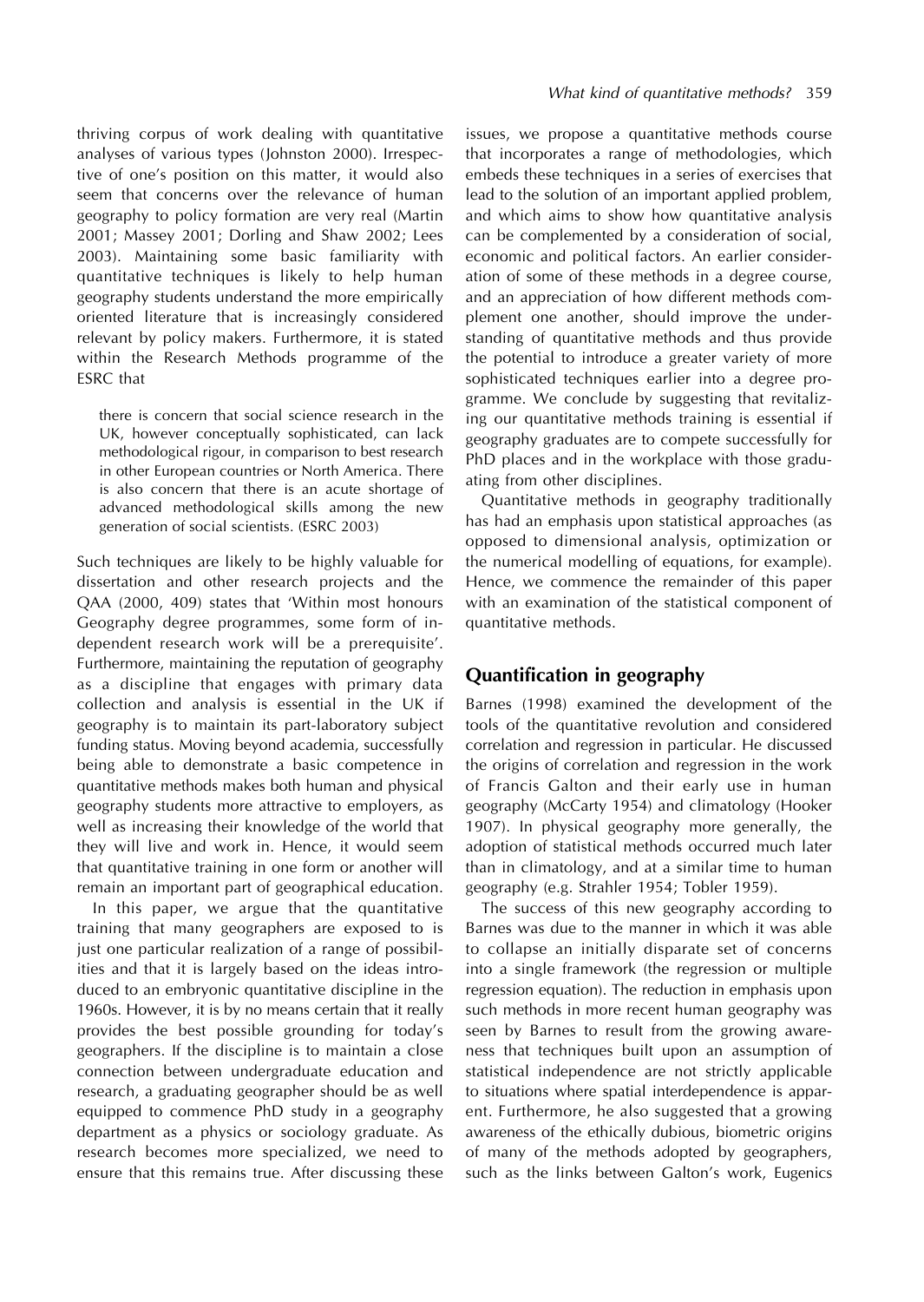and Nazism, may have also been responsible for this change.

Hepple (1998) considered the move away from quantification to have been more influenced by a change in the types of question that human geographers wished to ask. He noted that Cliff and Ord's (1973) work on spatial autocorrelation (which tackled the issue of spatial interdependence) was published at a time when human geography was moving away from such approaches. Hepple considered the shift away from such work to have occurred when the techniques became too mathematically demanding rather than due to an increased awareness of methodological limitations.

Barnes (1998, 218) cites Gregory (1963) as an early geographical textbook that was 'codfiying the first hesitant forays' into the field of quantitative geography. Gregory goes further in his description of this work when he calls it an 'elementary "cook-book"' (1976, 387) of statistical methods. Subsequently, many introductory texts on statistical methods have been written for geography students (e.g. Taylor 1977; Matthews 1981; Ebdon 1985). However, because many of the textbooks that geographers have been exposed to have this 'cookbook' characteristic, the knowledge of the majority of us is constrained in this manner. Hence, with the exception of a few individuals actively involved in developing and promoting particular methods (e.g. Jones 1991; Brunsdon *et al.* 1996; Fotheringham *et al*. 1998; Jones *et al*. 1998) many of us lack the skills to be able to compare such a technique to alternative methods. Thus, as a discipline, we tend to have a partial and selective knowledge of statistical methods. In fact, one of us gained his statistical training as part of a statistics degree, where almost all of the 'how not to' examples were drawn from the social sciences, including geography.

#### **An alternative statistical framework**

The Bayesian view of probability, which dates back to before 1761, is arguably an equally insightful way of expressing probability in geographic research compared to the frequentist approach that is traditionally advocated. None of the six initial advocates of quantitative geography in Britain actively employed Bayesian methods in their research and consequently it is through a historical accident that many geographers are unfamiliar with this approach. With a few notable exceptions, little work has been done by British geographers using such techniques.

However, because of the different way of thinking about statistical problems that is imparted using this approach, students who find it hard to understand or be excited about conventional statistics courses may benefit from an exposure to Bayesian methods (Malakoff 1999).

More detail on Bayesian methods is provided in the texts by Leonard and Hsu (1999), Bernardo and Smith (2000) and Congdon (2001). For a geographic perspective on the Bayesian paradigm see Fotheringham *et al.* (2000) and Davies Withers (2002). Relevant examples relating to volcanic eruptions, suicide rates, infant mortality and the prediction of patient flows to hospitals can be found in Solow (2001), Saunderson and Langford (1996), Congdon (2000) and Congdon *et al.* (2001), respectively. In addition, Congdon (2001) provides an introduction to Bayesian approaches to statistical problem-solving using Markov Chain Monte Carlo (MCMC) methods (Gilks *et al.* 1996) and Jackman (2000) considers this method from the perspective of political science. An important advantage of MCMC methods is that they give the full density of parameters rather than assuming normality as is standard in maximum likelihood techniques. Although a formal introduction to Bayesian methods is beyond any introductory programme, we believe that it is worth making students aware that there is a different way of thinking about statistics. After all, at the same time as they are taking a quantitative methods module, students are learning to look at the world around them from different socio-theoretic perspectives. It is important, therefore, that they appreciate that even with numbers there is the possibility of interpreting things in very different ways.

Following from the arguments made above that the knowledge imparted by geographic methods courses is partial, the premise underlying such courses can be opened up for examination and various questions asked. For example: Is there a core to our current methods teaching that should remain for more than just historical reasons? How does our methods teaching relate to contemporary research agendas? In order to develop a quantitative methods course that is relevant, it is worth briefly reviewing the current status of various methodologies in geographic scholarship. In the section below, we offer a personal perspective on this issue.

#### **Quantitative methods in geography**

In physical geography, the shift towards processoriented research, which Gregory identified in 1976,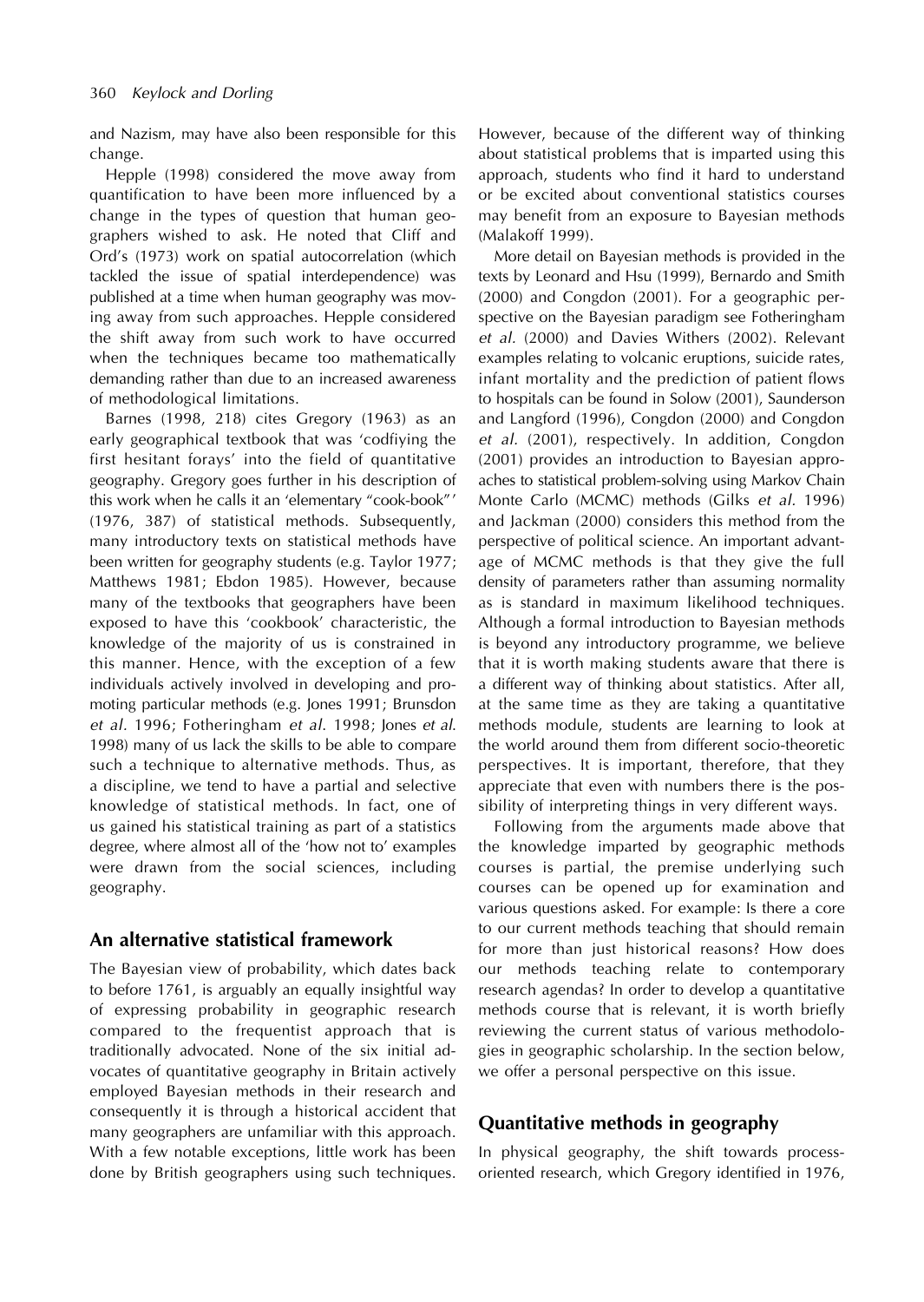has become increasingly dominant. For example, in geomorphology, detailed studies of processes in the field (e.g. Ferguson *et al.* 1992) are complemented rather more imaginative approach to this type of

by an increasing number of studies that involve the modelling of the relevant processes (e.g. Lane *et al*. 1999; Hardy *et al*. 2000). However, it would seem that the great proportion of mathematical or modelling studies are undertaken within other disciplines (Rinaldo *et al*. 1993; Howard 1994; Banavar *et al*. 2001) or by people joining geography from other disciplines (Willgoose 1991; Tucker and Whipple 2002). Keylock (2003a) provides some suggestions as to why this may be the case through an examination of the response of different scientific communities to some early papers from the quantitative revolution. British physical geographers perhaps need to ask if they wish to engage with such work directly, or if they would rather be parasitic upon graduates from other disciplines to develop this aspect of geomorphology? One danger of the latter position is that it could result in preventing keen undergraduates from embarking on such topics due to a lack of appropriate methods training. Another subdiscipline to consider in this respect is climatology. Discussion of the ocean–atmospheric system forms an important component of many undergraduate courses on climate change. An important research area in this field involves the use of coupled atmosphere–ocean general circulation models to predict climate change scenarios. In order to be able to effectively examine and critique this literature, students need some appreciation of numerical modelling principles and methods. However, many of those who undertake such research in British geography have an academic background that goes beyond geography (e.g. Valdes 2000; Cai and Luhar 2002). Physical geographers may traditionally have a good grounding in inferential statistics, but in order to engage with contemporary research agendas, improved mathematical and numerical skills would be highly beneficial. However, the teaching of such skills needs to be intimately linked to geographic examples so that students appreciate the relevance of this work.

It would appear to us that for many quantitative methods courses in British geography departments, the actual number of students attending such lectures after the first few weeks is usually dramatically at odds with the number enrolled. This problem emerges because students are simultaneously being taught far more interesting alternative images of the world as compared to the statistical one. Hence, a teaching is required if such courses are to survive competition from other areas of the discipline. Perhaps a common format is that after descriptive statistics in weeks one and two comes statistical inference, basic hypothesis testing, and then a little regression to end with. In addition, perhaps the lecturer will try to make the census sound interesting as one of us has done with lectures and paper titles that sound increasingly desperate (Dorling 2000 2001 2004; Dorling *et al*. 2001, Dorling and Ward 2003). An alternative is that geographical data analysis is covered in less detail in a course that focuses upon GIS, mapping and visualization. However, universities and the wider world are increasingly awash with people speaking their own peculiar and ever increasingly complex languages. Whether the words are shear stress, disease etiology or cracked gerrymander (Dorling 2002), if students wish to understand the direction environmental science, social medicine or electoral politics (and hence, health and political geography) are taking, they will need to be a little more numerically literate than previous generations of students. The secret to truly understanding the world may well not lie in the realm of numbers, but a very large part of what there is to be understood is now talked about in that realm. If there is any value in still teaching undergraduate students a mixed-up science/social science subject such as geography, it is that this is one of the increasingly few ways of encouraging minds that can think outside the boxes that are currently becoming both more numerous and simultaneously getting smaller and smaller. Hence, a quantitative methods course that can develop these interconnections is of real value.

## **Introductory geographic methods**

So what then could a reformulated introductory, quantitative methods course look like? Of course, it should be plural, introducing the wide range of methodologies used today in geography, and while it should retain an introduction to statistical methods, it should also introduce other approaches, including mathematical methods. However, above all, it should clearly demonstrate to students the relevance of the techniques they are learning and try to make the whole arena of methods teaching rather more attractive. Within some degree programmes it may be the case that BSc and BA methods teaching is delivered separately at an introductory level.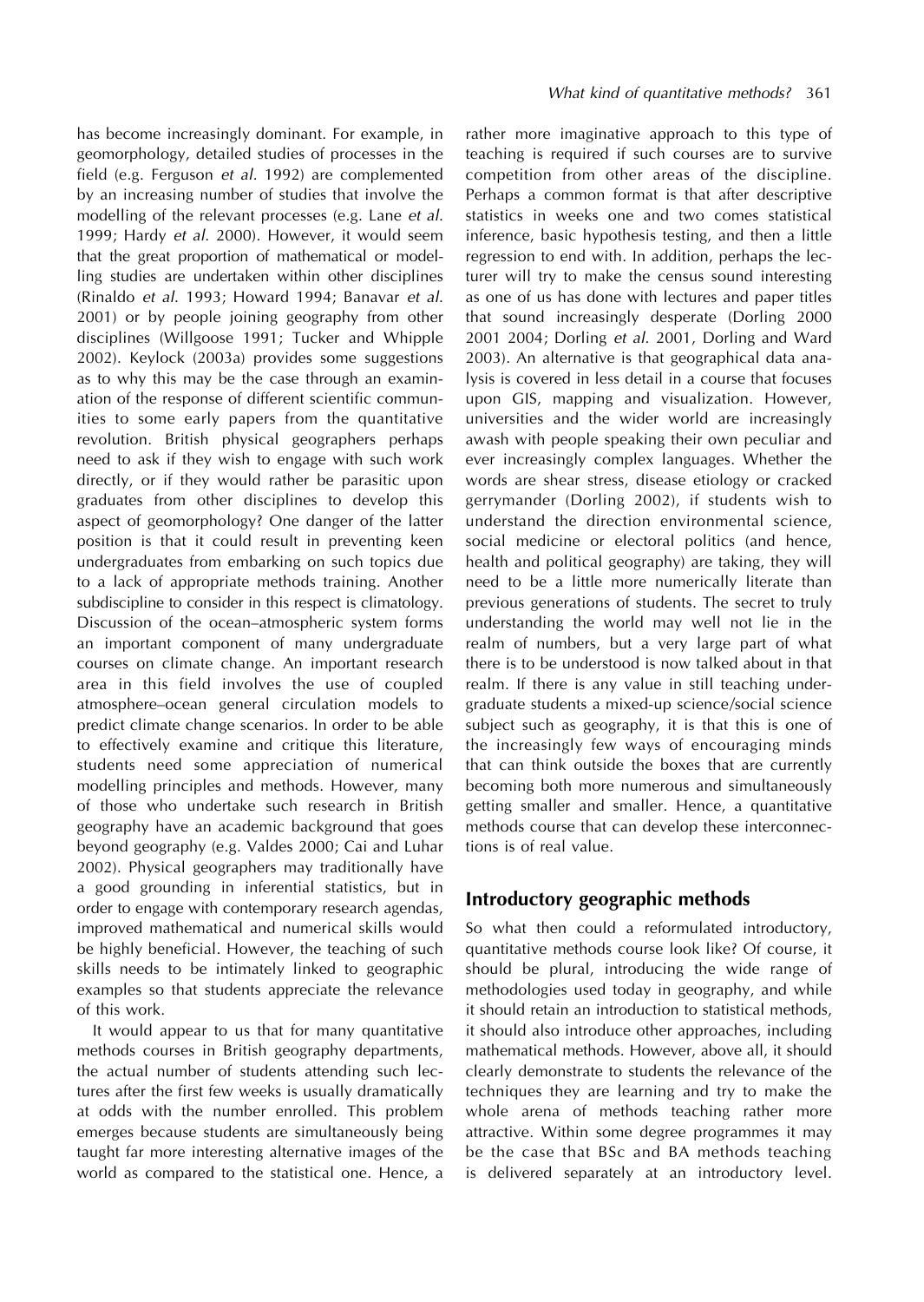However, it is our impression that many departments, in Britain at least, attempt to integrate first year teaching as much as possible. Hence, the challenge is to produce a programme that is interesting, relevant and challenging for all types of geographer.

In British and American secondary schools over the last 15 years, the emphasis of physical geographic education has shifted from process understanding towards the study of the impacts that environmental phenomena have upon people's lives and livelihoods. Using an example from this part of geography will be familiar to students and naturally allows both human and physical aspects of the problem to be discussed. Furthermore, as natural hazards are a popular area of physical geography, it is proposed that the methods teaching could be oriented around a (probably hypothetical) natural hazard and its impact upon the local population. The example developed below is for the effect of snow avalanches upon a mountain community. However, with a small amount of tweaking it would be possible to adjust this to other problems (e.g. landsliding, river flooding, industrial pollution, the closure of a major employment site). From research into events such as the Aberfan disaster of 1966 (McLean and Johnes 2000) it is apparent that such phenomena involve both physical processes, as well as a suite of political, historical, legal and sociological issues relating to mortality, health and safety, compensation claims and the nature of institutional responsibility.

It is proposed that the first session of the course would include some basic exploratory data analysis (Erickson and Nosanchuk 1979; Cox and Jones 1981) to help the students become familiar with data. They could move on to studying the historical development of the town or region of concern. This would introduce the skills of correlation and regression informally, while also providing the insight that the risk from natural hazards is not static, but changes through time. Using maps, students could determine the extent of the town at particular periods and then relate this to, say, time using various forms of regression. A separate set of data on population through time could also be analysed. In order to give the students familiarity with dimensions and manipulation, they could also be asked to produce a graph of population density through time and determine if density and time are positively or negatively correlated. This example is not strictly correct from an econometric standpoint, but it would be interesting to see if the students can spot why at the

end of the session. The advantage of introducing correlation and regression in an informal manner early in a course is that they have a clear visual interpretation and hence are more accessible to students with a limited mathematical background than statements concerning statistical inference.

In the second exercise, these techniques could be revisited with rather more complete datasets that allow the students to gain familiarity with some of the assumptions underpinning regression. A possible case to consider here could be the relationship between the natural hazard under consideration and a climatological parameter such as El Niño or the North Atlantic Oscillation (Keylock 2003b gives one such example for snow avalanches). The assumptions involved in a regression analysis (e.g. normality, normality of residuals, homoscedasticity and insignificant serial correlation of residuals) can be treated graphically using histograms and scatterplots. From this informal understanding, the mechanics of statistical hypothesis testing (e.g. testing the significance of the slope of the regression line, testing for normality, *t*-testing etc.) can then be discussed. Hence, the more abstract concept of statistical inference is introduced after a student has gained a graphical understanding of the concepts, to help bridge the gap in required levels of mathematical reasoning between school and university. Instead of leaping straight into a discussion of probability and significance levels, the idea of a residual can be presented graphically and a histogram compiled from these residuals. It is then possible to derive probabilistic statements from these histograms. Hypothesis testing (e.g. the *t*-test) can then be presented in a graphical manner as an attempt to determine if a normally distributed set of data overlaps sufficiently with a prescribed value or another set of normally distributed data. This can then be considered more formally in terms of the difference in means relative to a distance metric (the standard error or standard error of the difference), the estimator for which is a function of the dispersion (standard deviation) of the data. This approach introduces this material in the opposite order to that usually seen (e.g. Matthews 1981), but in our experience helps students understand what they are trying to achieve because all subsequent discussion can be linked back to initial, visual examples.

The third session could be used to examine the processes that result in the avalanche release. Bivariate relationships between number of avalanche releases and appropriate variables (e.g. temperature,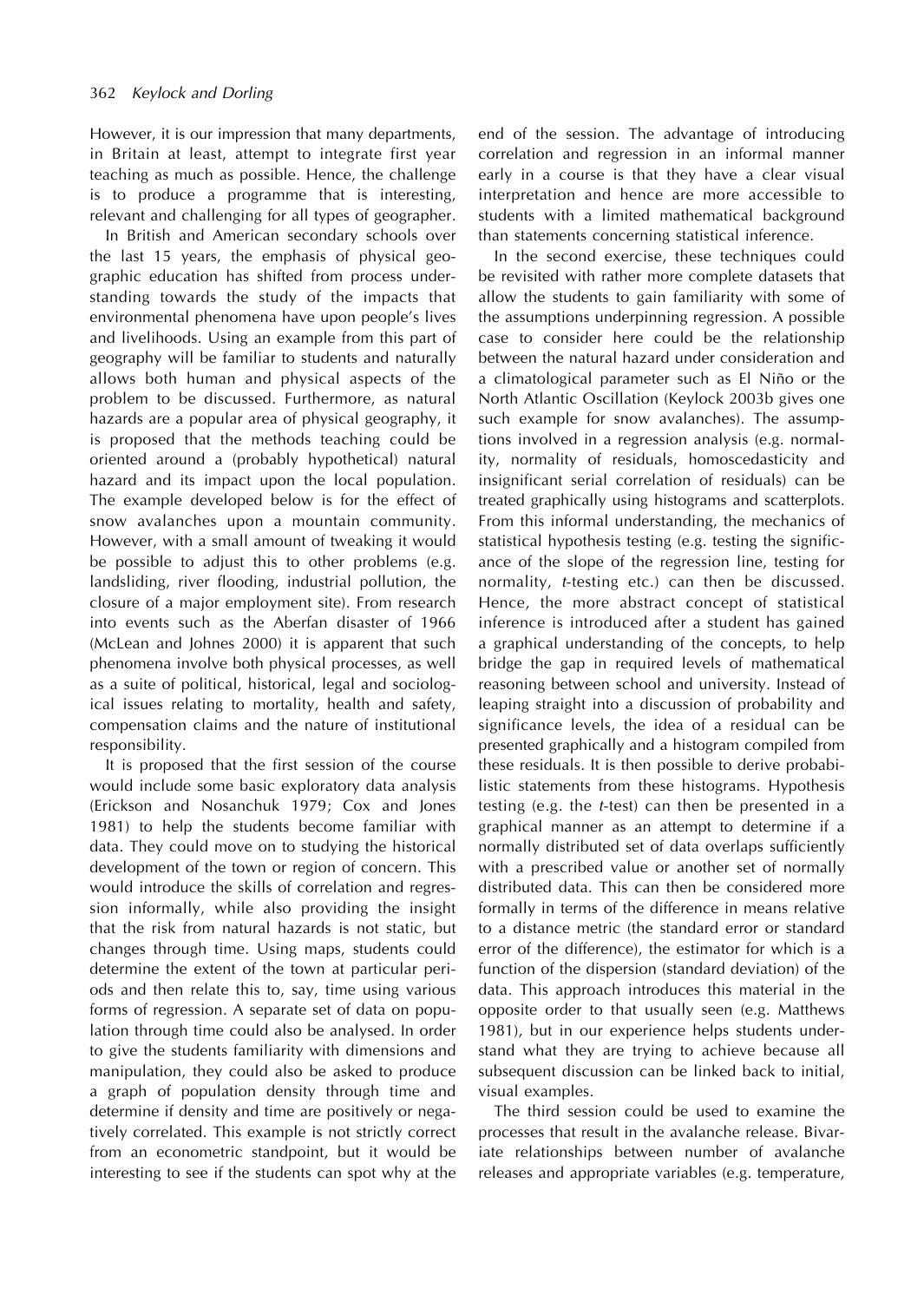snow depth, three-day total snowfall) could be developed and partial correlation and multivariate analyses hinted at. The strongest relationship found could be combined with an avalanche observer's assessment of the probability of an avalanche release using simple Bayesian decision theory to determine the probability of avalanche release conditioned on this additional information. This introduction to Bayesian decision theory in an applied geographic context should give students experience using conditional probabilities and provide an insight into a different way of thinking about probability. See Dorling (2003) for examples in human geography.

In the fourth session, the run-out properties of the avalanches could be studied and an attempt made to produce a non-dimensional parameter that collapses the dataset of events. For example, Dade and Huppert (1998) suggest that for long run-out rockfalls, the area overrun by the flow (*A*) is a function of the initial potential energy (*PE*) of the flow and the average shear stress  $(\tau)$ :

$$
A = k \left(\frac{PE}{\tau}\right)^{\frac{2}{3}} = k \left(\frac{Mgh}{\tau}\right)^{\frac{2}{3}}
$$
 (1)

where *M* is the flow mass, *h* is the vertical drop, *k* is a dimensionless constant and *g* is gravitational acceleration. Thus, *A*/[*k*(*Mgh/*τ) 2/3] is a dimensionless measure of the deposit, which in terms of the units of length (*L*), time (*T*) and mass is given by:

$$
\frac{A}{k(Mgh/\tau)^{\frac{2}{3}}} = \frac{L^2}{((M(LT^{-2})L)/(ML^{-1}T^{-2}))^{\frac{2}{3}}}
$$
  
= 
$$
\frac{L^2}{((ML^2T^{-2})/(ML^{-1}T^{-2}))^{\frac{2}{3}}} = \frac{L^2}{(L^3)^{\frac{2}{3}}}
$$
(2)  
= 
$$
\frac{L^2}{L^2}
$$
(dimensionless)

Thus, using mathematical manipulation of the type introduced at age 15–16, it is possible to show that a whole set of avalanche deposits have the potential to collapse into a single parameter that takes account of the differences in path elevation and avalanche mass. The constant  $k$  is the ratio of the average width to average length of a deposit  $(\lambda)$  raised to the power of 1/3. Hence, because λ, *h* and *A* can be measured on a map, *M* can be estimated from field surveys of avalanche deposits after the event, and *g* is a constant, with appropriate substitution, equation (1) can be rearranged to give:

$$
\tau = \frac{Mgh}{\left(\frac{1}{(\lambda/\lambda)^3}\right)^{\frac{3}{2}}} \tag{3}
$$

which permits the average shear stress in the flow to be evaluated. The significance of shear stresses for flow dynamics can be emphasized to form connections to more advanced courses in fluvial and glacial processes. Using mathematical techniques to rearrange equations with a physical basis and to analyse dimensions demonstrates to students that mathematics is an important part of geographic scholarship. Furthermore, consideration of dimensions provides an introduction to concepts such as Reynolds, Froude and Richardson numbers, introduced in more advanced courses in fluvial processes or meteorology, and leads to a basic understanding of important issues that underpin environmental numerical modelling, such as the need for high mesh resolutions when simulating high Reynolds number flows.

Having looked at simple demographic and physical geographic aspects of the problem, these can be combined in the fifth session in terms of formal risk analysis (e.g. Keylock *et al.* 1999). Expressing the chance of an avalanche reaching a particular point in the terrain, the chance of a person being there and the chance of death as probabilities allows the risk to be calculated as the product of these terms. Hence, current risk levels can be assessed for particular points in the terrain and future levels can be modelled based on the regression equations developed earlier in the course for town expansion through time and for avalanching and climate change. This exercise will demonstrate how risk analyses combine physical and human geographic processes in a formal manner, while giving students an insight into the nature of probability, and the potential importance of their future studies for dealing with real issues.

In order to bring all this material together, it is suggested that in the final section of the course the medical, political, economic, legal, moral and social implications of events such as avalanches are considered. Undergraduate students as adults are likely to hold positions of power and authority over others in the near future. It would be unethical not to expose them to a knowledge of the potentially adverse effects of decisions that they may make later in life. The risk of an incident (as determined in the previous session) could be discussed with respect to people's perception of this risk and how risk perception alters through time as the memory of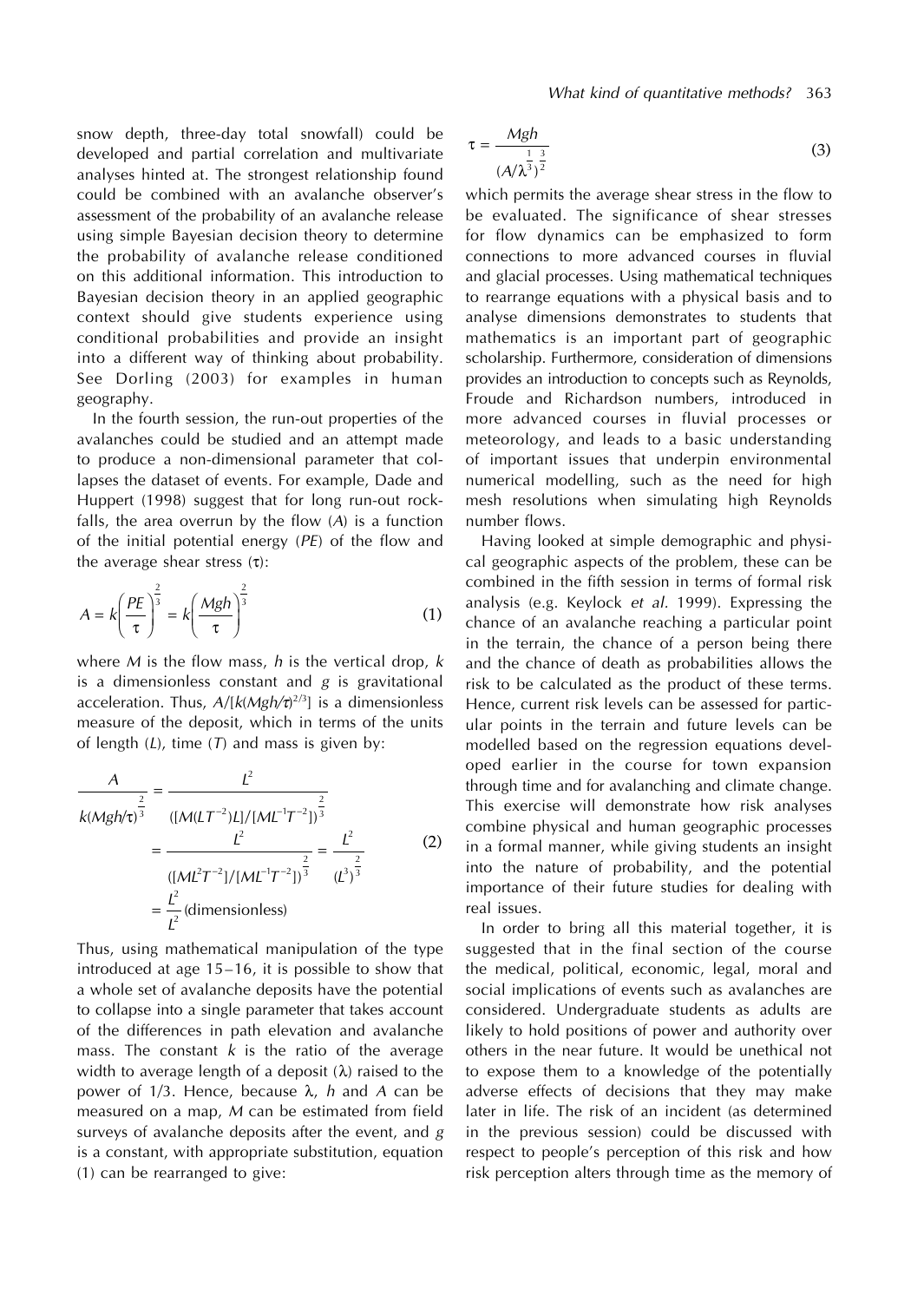a catastrophe recedes. Students could be presented with various management strategies for the avalanche risks with varying economic, political and social consequences and be asked to evaluate which would be preferable. For example, for a town suffering very high avalanche risk, the strategies that could be presented for discussion might include:

- 1 Evacuating the whole town permanently and resettling the population.
- 2 Introducing economic incentives to move people away from the region and into a different part of the country.
- 3 Removing all public buildings (hospitals/schools) to a town nearby where the risk is lower.
- 4 Undertaking a risk zoning and compulsory or advantageous purchase of all property in high risk zones.
- 5 Introducing avalanche defences (either in the starting zone or run-out zone) to protect the town, but permanently modify the landscape.

Students would have to balance a consideration of protection of life with the associated societal costs. Thus, at the end of the course, the students would be drawing upon all the knowledge that they have gleaned from quantitative (and other) methods training to begin to solve an important applied problem. Hopefully, this would help students appreciate the way in which quantitative and qualitative methods can complement one another, while providing them with a much more wide-ranging introduction to mathematical and statistical techniques than is commonly the case at present.

## **Conclusion**

An introductory skills module such as that proposed here might serve to increase the range of techniques that geography students are familiar with, while increasing the range of methodologies for dissertations and providing a grounding for more specialized modules later in the degree programme. It has been suggested to us that our idea for an introductory module could be taken further by reflecting upon the need for quantitative methods training more generally, finding out what departments do and then designing a progressive curriculum over two or three years of a degree based on these views. We would certainly support such an idea and would suggest that it would be very beneficial for there to be a national survey undertaken of what quantitative techniques are *actually* taught in geography departments and the skills background of the staff who deliver this material. It would be extremely interesting to know what areas are taught by almost everybody (and to what level of detail), the topics that only a few departments teach and the reasons why they are taught and how these methods are seen as supporting undergraduate and further study. The results of such a survey may be of use to the QAA benchmark committee, would allow an appreciation of the actual state of methods teaching in the UK and could suggest if the additional emphases suggested in this paper are relevant to the training of outstanding geography graduates.

We believe that the introduction to a greater range of statistical and mathematical methods is crucial for producing scientifically competent geography graduates that can compete for jobs and PhD studentships with graduates from other disciplines. At present there is some reason for concern in this area. Imagine you are giving a talk to sixth-form students and afterwards you are approached by somebody who says that they are doing maths, physics and geography at school and thinks they would be really interested in pursuing a career in glaciological research. On the basis of many of the PhD topics advertised in this field recently, and the academic background of a number of our leading researchers in this area, one should not say: 'Great! You should do a geography degree at department *x*', but 'Great! Go and do a physics degree and then join department *x* in three years time'.

Similarly, a student studying economics, sociology and geography and wishing to have a career in area regeneration needs to be sure that a degree in geography is preferable to one in sociology or social policy. The fact that a number of researchers in geography departments would rather recruit people with scientific research skills and add the geography themselves, suggests that we may be disenfranchising our best undergraduates from effective research careers in their chosen discipline relative to those with no experience in this area but a stronger technical background. More importantly, we could be sending out young people into important jobs that they can only pretend they are suitably trained for. If this is true, geography should at least leap forward to where Gregory (1976) thought it should have been nearly 30 years ago and a more rounded quantitative methods training (which makes a significant contribution to a student's overall mark) may be one way of achieving this.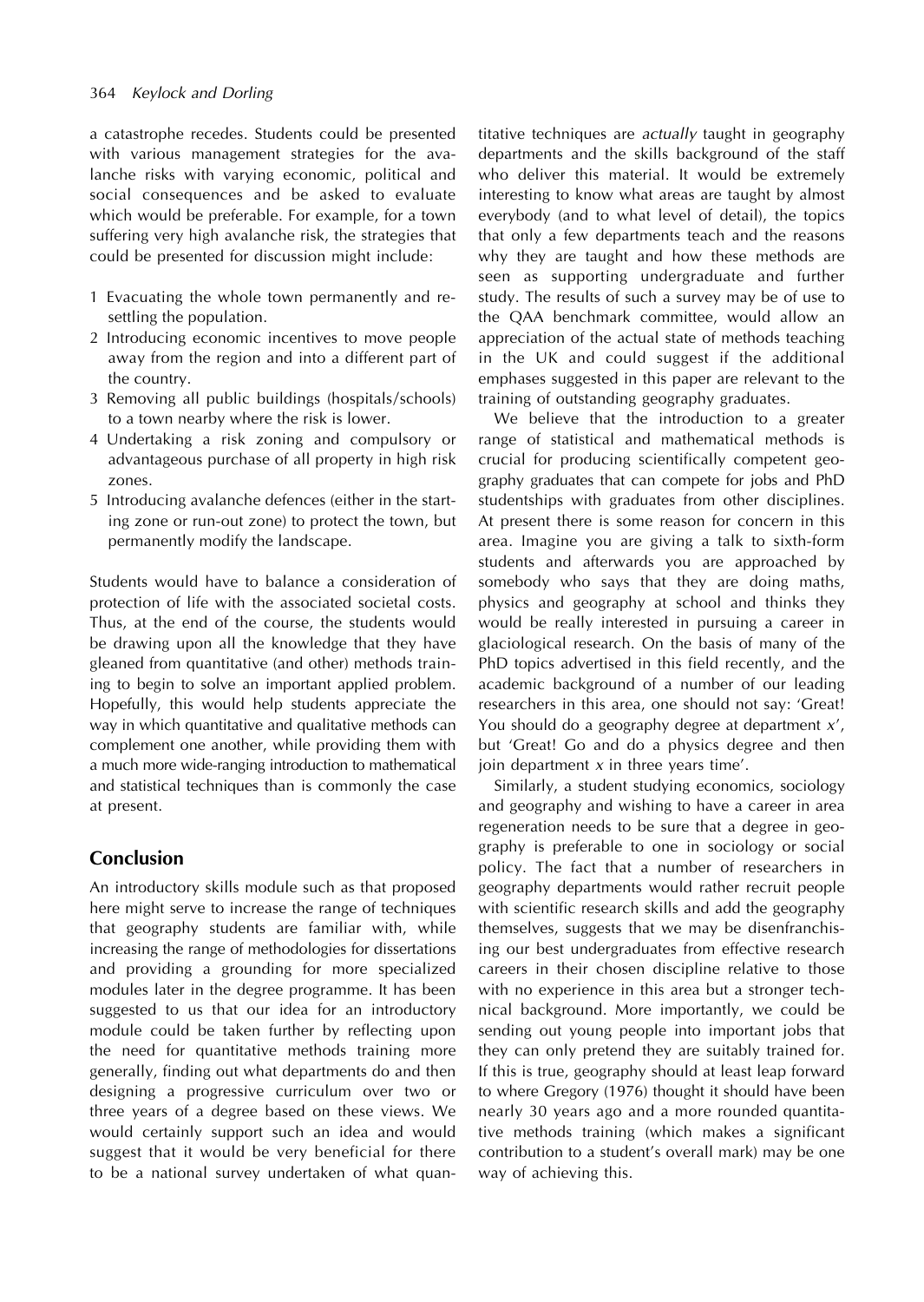Thanks to Adrian Bailey, Peter Congdon, Myles Gould, Niall Johnson, Keith Richards, Greg Tucker and four anonymous referees for their critical comments and their suggestions for references. Of course, the responsibility for the content and the views expressed in this paper rests with ourselves.

#### **References**

**Acknowledgements**

- **Banavar J R, Colaiori F, Flammini A, Maritan A and Rinaldo A** 2001 Scaling, optimality and landscape evolution *Journal of Statistical Physics* 104 1–48
- **Barnes T J** 1998 A history of regression: actors, networks, machines, and numbers *Environment and Planning A* 30 203–23
- **Beckinsale R P** 1997 Richard J. Chorley: a reformer with a cause in **Stoddart D R** ed *Process and form in geomorphology* Routledge, London 3–12
- **Bernardo J M and Smith A F M** 2000 *Bayesian theory* Wiley, Chichester
- **Brunsdon C, Fotheringham A S and Charlton M E** 1996 Geographically weighted regression: a method for exploring spatial nonstationarity *Geographical Analysis* 28 281–98
- **Cai X-M and Luhar A K** 2002 Fumigation of pollutants in and above the entrainment zone into a growing convective boundary layer: a large eddy simulation *Atmospheric Environment* 36 2997–3008
- **Cliff A D and Ord J K** 1973 *Spatial autocorrelation* Pion, London
- **Congdon P** 2000 A Bayesian approach to prediction using the gravity model, with an application to patient flow modeling *Geographical Analysis* 32 205–24
- **Congdon P** 2001 *Bayesian statistical modelling* Wiley and Sons, Chichester
- **Congdon P, Campos R M, Curtis S E, Southall H R, Gregory I N and Jones I R** 2001 Quantifying and explaining changes in geographical inequality of infant mortality in England and Wales since the 1890s *International Journal of Population Geography* 7 35–51
- **Cox N J and Jones K** 1981 Exploratory data analysis in **Wrigley N and Bennett R J** eds *Quantitative geography: a British view* Routledge, London 135–43
- **Dade W B and Huppert H E** 1998 Long runout rockfalls *Geology* 26 803–6
- **Davies Withers S** 2002 Quantitative methods: Bayesian inference, Bayesian thinking *Progress in Human Geography* 26 553–66
- **Dorling D** 2000 The changing geography of the UK what only the Census can tell us: the healthy, the unconventional and the spiritual *Burisa* 144 10–15
- **Dorling D** 2001 Anecdote is the singular of data *Environment and Planning A* 33 1335–40
- **Dorling D** 2002 Review of *Bushmanders and bullwinkles. How politicians manipulate electronic maps and census*

*data to win elections* by Mark Monmonier *International Journal of Geographic Information Science* 16 401–3

- **Dorling D** 2003 Using statistics to describe and explore data in **Clifford N J and Valentine G** eds *Key methods in geography* Sage, London 369–82
- **Dorling D** 2004 Happy Valentine's Day: counting and measuring in **Castree N, Sherman D and Rogers A** eds *Questioning geography* Blackwell, Oxford
- **Dorling D and Shaw M** 2002 Geographies of the agenda: public policy, the discipline and its (re)'turns' *Progress in Human Geography* 26 629–41
- **Dorling D and Ward N** 2003 Commentary: Social Science, public policy, and the search for happiness, Editorial *Environment and Planning A* 35
- **Dorling D, Smith G, Noble M, Wright G, Burrows R, Bradshaw J, Joshi H, Pattie C, Mitchell R, Green A E and McCulloch A** 2001 How much does place matter? *Environment and Planning A* 2001 33 1335–69
- **Ebdon D** 1985 *Statistics in geography* 2nd edn Blackwell, Oxford
- **Erickson B H and Nosanchuk T A** 1979 *Understanding data* Open University, Milton Keynes
- **ESRC** 2003 Research methods programme (http://www.esrc. ac.uk/esrccontent/researchfunding/research\_methods\_ programme.asp) Accessed 3 February 2003
- **Ferguson R I, Ashmore P E, Ashworth P J, Paola C and Prestegaard K L** 1992 Measurements in a braided river chute and lobe 1. Flow pattern, sediment transport, and channel change *Water Resources Research* 28 1877–86
- **Fotheringham A S, Charlton M E and Brunsdon C** 1998 Geographically weighted regression: a natural evolution of the expansion method for spatial data analysis *Environment and Planning A* 30 1905–27
- **Fotheringham A S, Brunsdon C and Charlton M** 2000 *Quantitative geography: perspectives on spatial data analysis* Sage, London
- **Gilks W R, Richardson S and Spieghalter D J** 1996 *Markov Chain Monte Carlo in practice* Chapman and Hall/CRC, Boca Raton
- **Gregory S** 1963 *Statistical methods and the geographer* Longman Publishers, Harlow
- **Gregory S** 1976 On geographical myths and statistical fables *Transactions, Institute of British Geographers* 1 385–400
- **Hardy R J, Bates P D and Anderson M G** 2000 Modelling suspended sediment deposition on a fluvial floodplain using a two-dimensional dynamic finite element model *Journal of Hydrology* 229 202–18

**Harvey D** 1969 *Explanation in geography* Arnold, London

- **Hepple L** 1998 Context, social construction and statistics: regression, social science and human geography *Environment and Planning A* 30 225–34
- **Hooker R H** 1907 Correlation of the weather and crops *Journal of the Royal Statistical Society* 70 1–51
- **Howard A D** 1994 A detachment-limited model of drainage basin evolution *Water Resources Research* 30 2261–85
- **Jackman S** 2000 Estimation and inference via Bayesian simulation: an introduction to Markov Chain Monte Carlo *American Journal of Political Science* 44 375–404